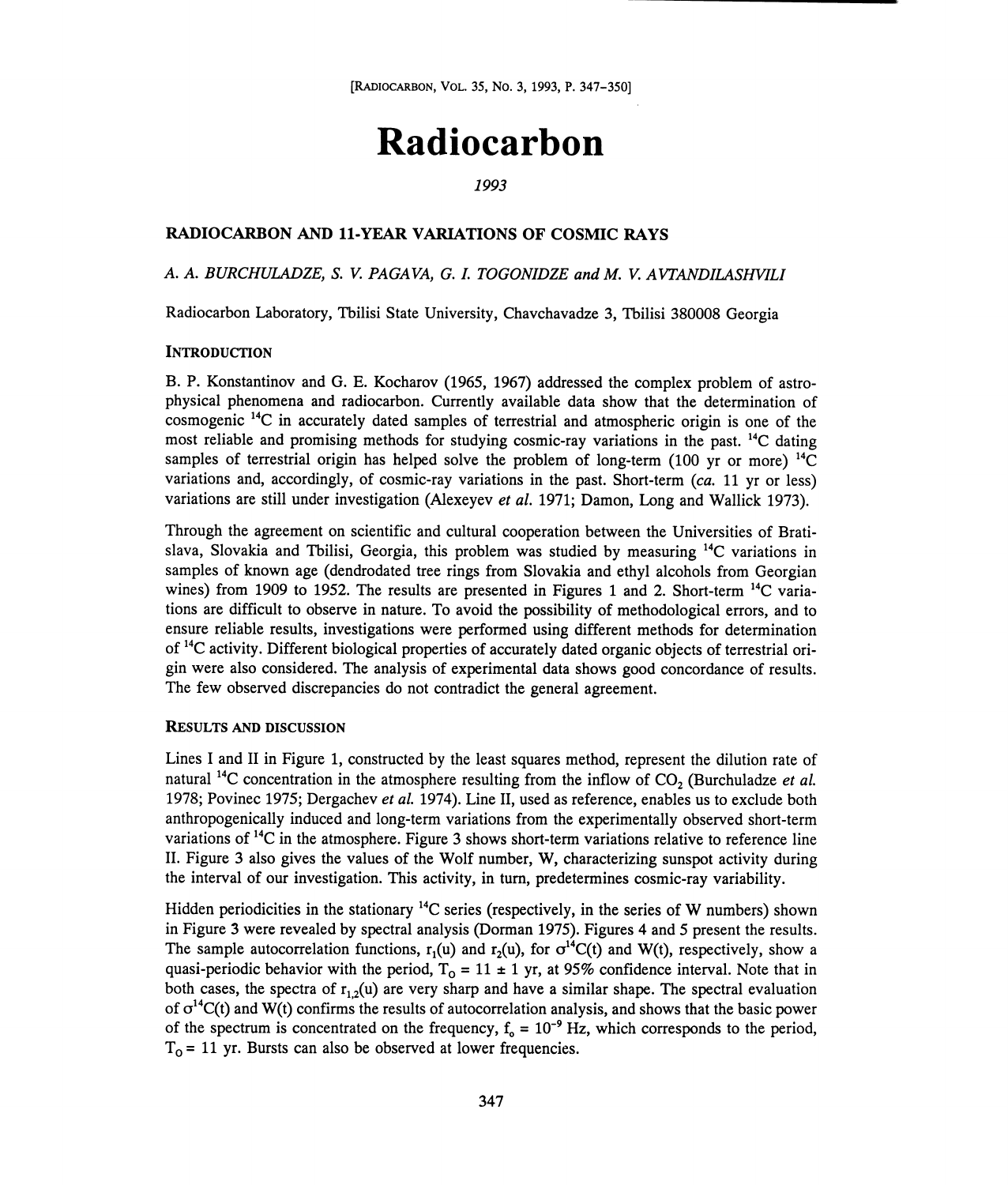

Fig. 1. Variation of the natural 14C concen- tration in the atmosphere, AD 1909-1952. Line I is constructed by experimental values of  $\sigma^{14}C$  disregarding  $\beta$  decay; line II takes  $\beta$ decay into account. o = Bratislava University;  $\bullet$  = Tbilisi University;  $\times$  = taking radioactive decay into account.



Fig. 2. Same as Fig. 1, but with absolute error values.  $\circ$  = results of the investigation of dendrodated tree rings in Slovakia; results of analyses of ethyl alcohols synthesized from the dated collection of dry wines of Georgia.



Fig. 3. Variations of  $^{14}C$  in the atmosphere 1909-1952, relative to reference line II (Fig. 1), *i.e.*, relative to natural  $^{14}$ C activity in the atmosphere in AD 1960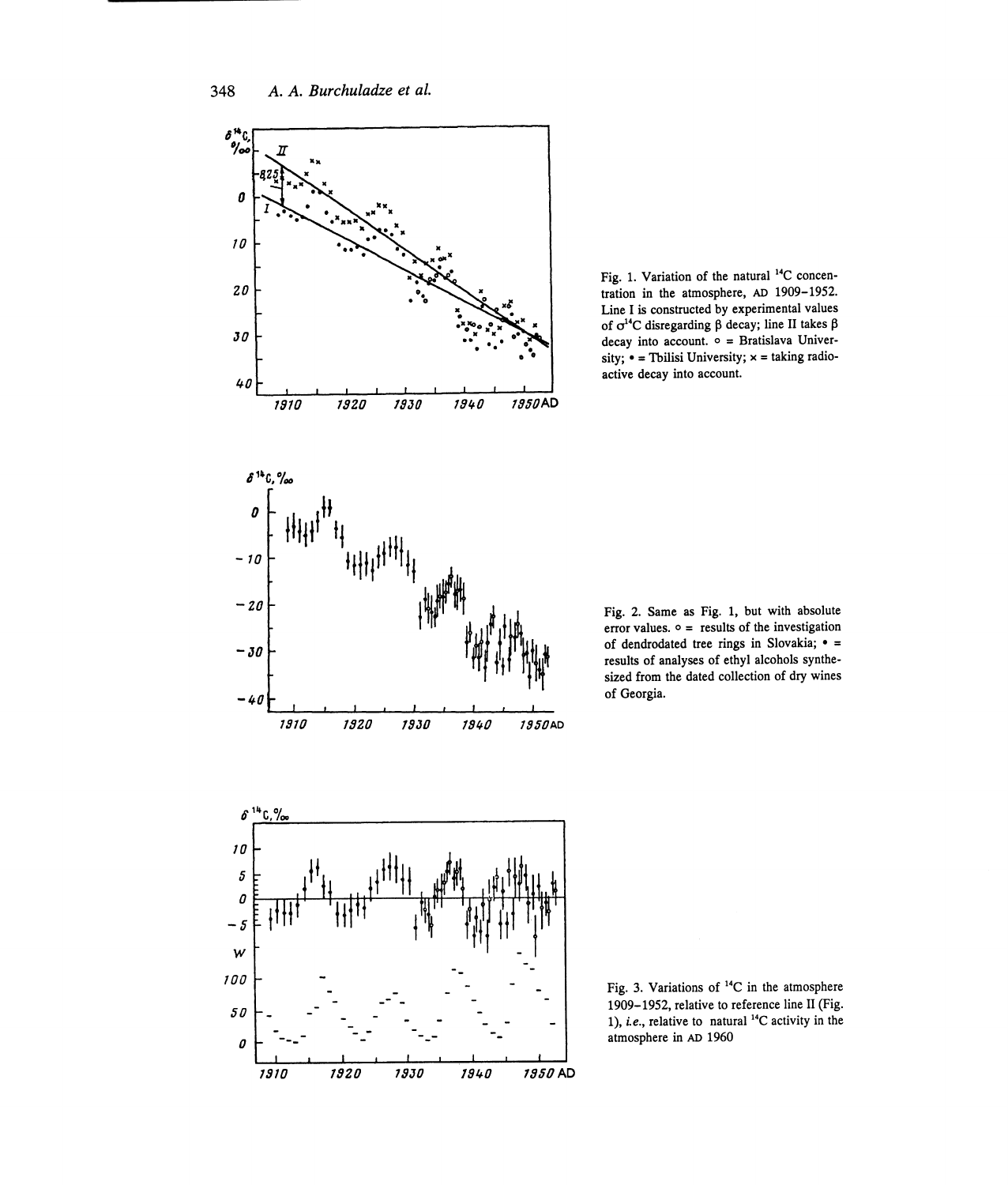p



Fig 4. Sample autocorrelation functions,  $r_1$  (u) and  $r<sub>2</sub>(u)$ , for the  $\sigma^{14}C$  and W series for 1909 to 1952



Fig. 5. Sample evaluation of the spectrum for the  $\sigma^{14}C$  and W series of the investigated time interval



Fig. 6. The harmonic diagram of 11-yr variations in  $\sigma^{14}C(t)$  and W(t) 1909-1952 for individual 11-yr cycles



Fig. 7. The first harmonics of the  $\sigma^{14}C(t)$  and W(t) series for individual 11-yr solar cycles

The results of investigation of short-term variations of  $^{14}$ C on the basis of spectral analysis data were systematized using the harmonic analysis technique described in Dorman (1975). The harmonic analysis of  $\sigma^{14}C(t)$  and W(t) data enables us to evaluate not only their average variation amplitude in 1909-1952 and variation amplitude during individual 11-yr solar cycles, but also to determine lag times of quasi-periodic 14C variations relative to phenomena occurring on the Sun. Figures 6 and 7 show the harmonic analysis results. As the analysis shows, the average amplitude of <sup>14</sup>C variations with an 11-yr period is r<sub>1</sub> = 4.7 ± 0.5% and, accordingly, the average variation amplitude of W is  $r_2 = 49.7 \pm 5.0\%$ .